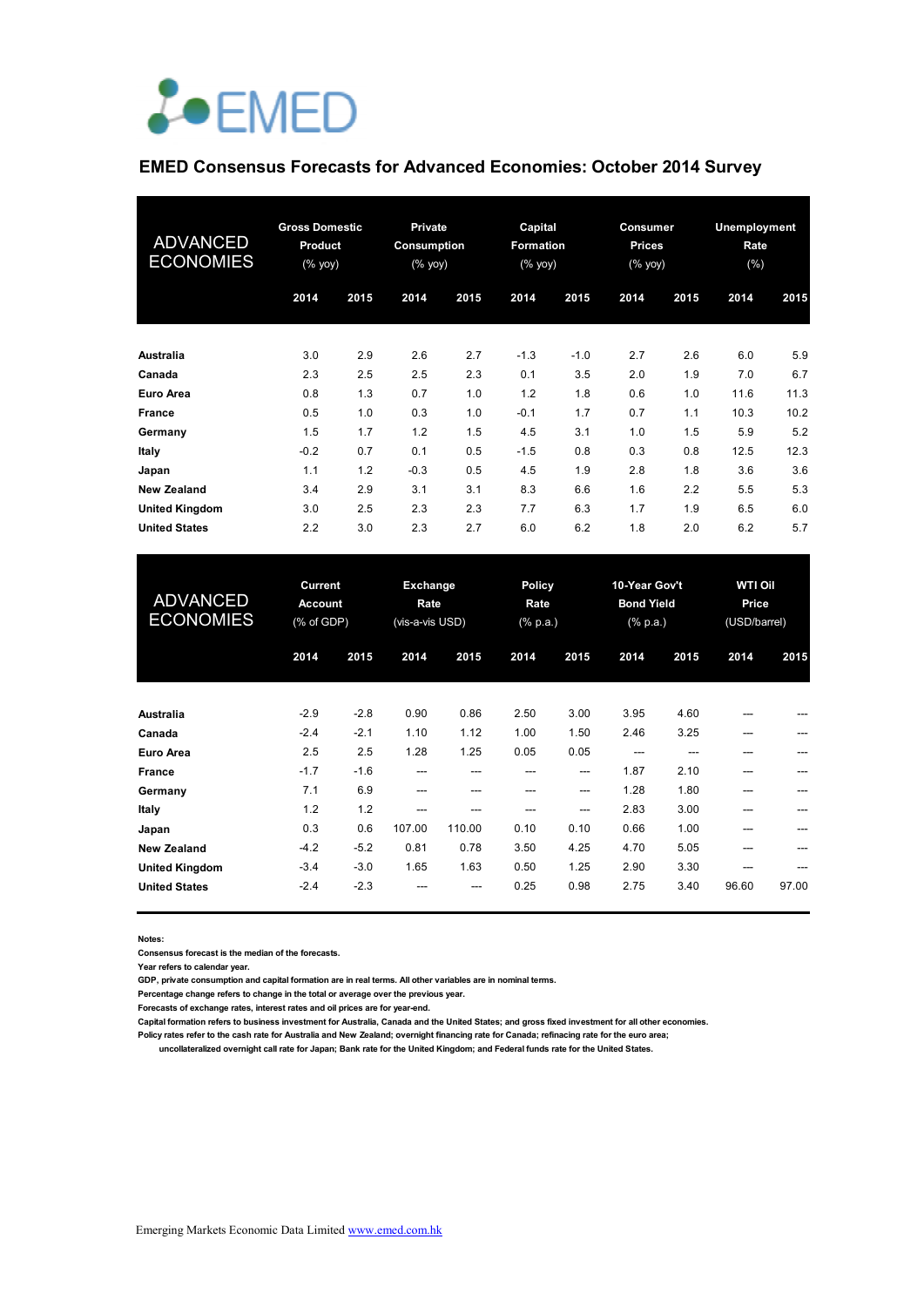

#### **EMED Consensus Forecasts for Emerging Markets: October 2014 Survey**

| <b>EMERGING</b><br><b>MARKETS</b> | <b>Gross Domestic</b><br>Product<br>(% yoy) |      | Private<br>Consumption<br>(% |      | Fixed<br>Investment<br>$(%$ yoy) |      | Consumer<br><b>Prices</b><br>$(%$ yoy) |      | Unemployment<br>Rate<br>(%) |      |  |
|-----------------------------------|---------------------------------------------|------|------------------------------|------|----------------------------------|------|----------------------------------------|------|-----------------------------|------|--|
|                                   | 2014                                        | 2015 | 2014                         | 2015 | 2014                             | 2015 | 2014                                   | 2015 | 2014                        | 2015 |  |
| Argentina                         | $-0.3$                                      | 1.0  | 0.0                          | 1.7  | $-1.6$                           | 3.2  | 25.6                                   | 26.8 | 7.6                         | 7.6  |  |
| <b>Brazil</b>                     | 1.2                                         | 1.7  | 1.6                          | 1.3  | $-6.3$                           | 1.2  | 6.3                                    | 6.2  | 5.3                         | 5.8  |  |
| Chile                             | 2.8                                         | 3.5  | 3.8                          | 3.0  | $-0.5$                           | 2.3  | 3.9                                    | 3.1  | 6.1                         | 6.4  |  |
| China                             | 7.4                                         | 7.0  | 8.0                          | 7.9  | 7.1                              | 7.1  | 2.4                                    | 2.9  | 4.1                         | 4.1  |  |
| Colombia                          | 4.8                                         | 4.6  | 4.7                          | 4.5  | 8.6                              | 8.1  | 2.9                                    | 3.2  | 9.3                         | 9.2  |  |
| <b>Czech Republic</b>             | 2.4                                         | 2.5  | 1.5                          | 2.0  | 5.5                              | 3.6  | 0.7                                    | 2.0  | 6.7                         | 6.3  |  |
| <b>Hong Kong</b>                  | 3.0                                         | 3.3  | 2.5                          | 3.2  | 3.9                              | 4.5  | 3.8                                    | 3.5  | 3.2                         | 3.2  |  |
| Hungary                           | 2.7                                         | 2.2  | 1.7                          | 2.0  | 3.8                              | 3.8  | 0.4                                    | 2.6  | 8.5                         | 8.0  |  |
| India                             | 5.4                                         | 5.8  | 5.2                          | 5.8  | 4.9                              | 6.0  | 7.9                                    | 7.0  | ---                         | ---  |  |
| Indonesia                         | 5.2                                         | 5.6  | 5.3                          | 5.3  | 4.7                              | 5.7  | 6.0                                    | 5.8  | 6.2                         | 6.1  |  |
| <b>Malaysia</b>                   | 5.6                                         | 5.0  | 6.3                          | 5.5  | 7.1                              | 6.5  | 3.2                                    | 3.5  | 3.1                         | 3.0  |  |
| Mexico                            | 2.5                                         | 3.7  | 2.3                          | 3.8  | 3.0                              | 5.1  | 3.9                                    | 3.5  | 4.7                         | 4.3  |  |
| <b>Philippines</b>                | 6.3                                         | 6.3  | 5.5                          | 5.8  | 9.8                              | 8.2  | 4.3                                    | 3.8  | 7.0                         | 7.1  |  |
| Poland                            | 3.0                                         | 3.4  | 2.6                          | 2.9  | 7.0                              | 5.9  | 0.3                                    | 1.4  | 12.1                        | 9.6  |  |
| Russia                            | 0.4                                         | 1.0  | 1.9                          | 1.0  | $-2.7$                           | 1.2  | 7.0                                    | 6.4  | 5.7                         | 6.0  |  |
| Singapore                         | 3.5                                         | 3.7  | 2.3                          | 2.6  | 1.2                              | 4.4  | 1.7                                    | 2.4  | 2.0                         | 2.1  |  |
| South Korea                       | 3.5                                         | 3.8  | 2.1                          | 3.1  | 4.2                              | 4.5  | 1.6                                    | 2.2  | 3.2                         | 3.1  |  |
| Taiwan                            | 3.4                                         | 3.5  | 2.4                          | 2.6  | 3.3                              | 3.5  | 1.4                                    | 1.9  | 4.0                         | 3.9  |  |
| <b>Thailand</b>                   | 1.6                                         | 4.0  | 0.9                          | 3.4  | $-2.4$                           | 5.5  | 2.3                                    | 2.5  | 0.8                         | 0.9  |  |
| Turkey                            | 3.0                                         | 3.5  | 2.4                          | 2.8  | 2.1                              | 4.4  | 8.5                                    | 7.0  | 9.5                         | 9.5  |  |

|                       | Money     |      | <b>Merchandise</b> |      | <b>Merchandise</b> |      | <b>Current</b>        |        | Exchange        |       |
|-----------------------|-----------|------|--------------------|------|--------------------|------|-----------------------|--------|-----------------|-------|
| <b>EMERGING</b>       | Supply M2 |      | <b>Exports</b>     |      | Imports            |      | <b>Account</b>        |        | Rate            |       |
| <b>MARKETS</b>        | (% yoy)   |      | (% yoy)            |      | (% yoy)            |      | $(% )^{2}(x)$ of GDP) |        | (vis-a-vis USD) |       |
|                       | 2014      | 2015 | 2014               | 2015 | 2014               | 2015 | 2014                  | 2015   | 2014            | 2015  |
|                       |           |      |                    |      |                    |      |                       |        |                 |       |
| Argentina             | 25.5      | 25.1 | $-7.0$             | 1.5  | $-5.5$             | 4.1  | $-0.9$                | $-0.9$ | 9.18            | 11.74 |
| <b>Brazil</b>         | 13.5      | 14.5 | 3.0                | 3.9  | 1.9                | 3.5  | $-3.5$                | $-3.3$ | 2.32            | 2.45  |
| Chile                 | 12.7      | 11.3 | 3.9                | 2.6  | 0.9                | 2.8  | $-2.7$                | $-2.8$ | 565             | 568   |
| China                 | 13.0      | 11.8 | 6.5                | 7.7  | 5.7                | 7.7  | 2.2                   | 2.3    | 6.10            | 6.02  |
| Colombia              | 15.6      | 14.9 | 1.4                | 5.1  | 5.7                | 6.3  | $-3.5$                | $-3.5$ | 1980            | 2040  |
| <b>Czech Republic</b> | ---       | ---  | 8.5                | 6.6  | 8.6                | 7.0  | $-0.6$                | $-0.5$ | 21.4            | 21.8  |
| <b>Hong Kong</b>      | 7.7       | 7.4  | 4.6                | 7.2  | 4.6                | 7.4  | 2.4                   | 2.6    | 7.76            | 7.78  |
| Hungary               | 4.4       | 6.5  | 6.4                | 7.2  | 6.5                | 6.8  | 2.1                   | 2.4    | 245             | 250   |
| India                 | 14.8      | 15.0 | 9.7                | 9.3  | 8.8                | 11.0 | $-2.4$                | $-2.5$ | 61.0            | 62.5  |
| Indonesia             | 10.0      | 11.6 | 2.2                | 5.0  | 1.1                | 3.7  | $-3.0$                | $-2.4$ | 11950           | 11910 |
| <b>Malaysia</b>       | 9.3       | 9.0  | 6.0                | 6.9  | 7.7                | 8.6  | 4.7                   | 4.1    | 3.20            | 3.17  |
| Mexico                | 10.6      | 12.0 | 6.9                | 6.7  | 5.2                | 6.7  | $-1.7$                | $-2.0$ | 13.0            | 13.1  |
| <b>Philippines</b>    | 11.8      | 9.7  | 7.7                | 6.1  | 6.7                | 7.8  | 3.1                   | 2.7    | 44.0            | 43.5  |
| Poland                | 6.3       | 8.3  | 5.3                | 5.8  | 7.1                | 6.3  | $-1.2$                | $-2.0$ | 3.25            | 3.30  |
| Russia                | 11.0      | 9.0  | 2.0                | 1.2  | 2.5                | 1.8  | 2.5                   | 2.2    | 36.5            | 38.1  |
| Singapore             | 4.1       | 4.6  | 4.1                | 5.1  | 3.9                | 4.4  | 18.0                  | 18.0   | 1.26            | 1.26  |
| South Korea           | 6.4       | 7.6  | 5.4                | 7.1  | 4.4                | 7.2  | 5.5                   | 4.8    | 1030            | 1020  |
| Taiwan                | 5.7       | 6.2  | 4.6                | 6.0  | 3.8                | 5.2  | 10.3                  | 10.0   | 30.0            | 30.0  |
| <b>Thailand</b>       | 7.0       | 8.1  | 3.0                | 6.0  | 0.4                | 6.7  | 2.0                   | 1.4    | 32.9            | 33.0  |
| Turkey                | 14.6      | 17.0 | 6.4                | 5.5  | 4.0                | 5.9  | $-6.0$                | $-6.1$ | 2.20            | 2.24  |
|                       |           |      |                    |      |                    |      |                       |        |                 |       |

**Notes:** 

**Consensus forecast is the median of the forecasts.**

Year refers to calendar year except for India for which fiscal year (April to March) is used.<br>GDP, private consumption and fixed investment are in real terms. All other variables are in nominal terms.<br>Percentage change ref

Emerging Markets Economic Data Limited www.emed.com.hk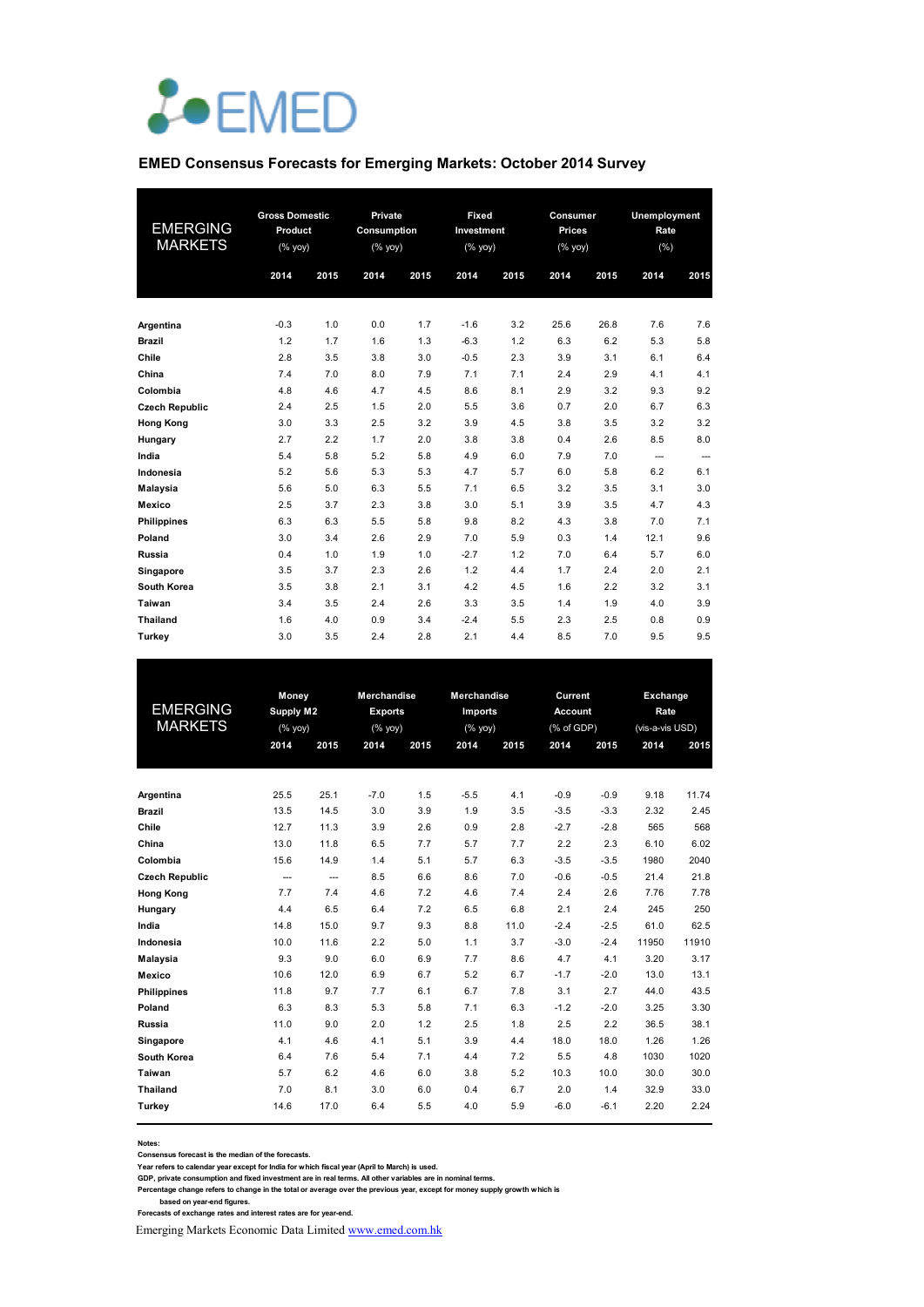

# **EMED Consensus Forecasts for the United States: October 2014 Survey**

| <b>UNITED STATES</b>                              |            | <b>Gross Domestic</b><br>Product<br>(% yoy) |            | Consumer<br>Prices<br>(% yoy) | <b>UNITED STATES</b>                             | <b>Gross Domestic</b><br>Product<br>(% yoy) |                          | Consumer<br><b>Prices</b><br>(% yoy) |                |
|---------------------------------------------------|------------|---------------------------------------------|------------|-------------------------------|--------------------------------------------------|---------------------------------------------|--------------------------|--------------------------------------|----------------|
|                                                   | 2014       | 2015                                        | 2014       | 2015                          |                                                  | 2014                                        | 2015                     | 2014                                 | 2015           |
|                                                   |            |                                             |            |                               |                                                  |                                             |                          |                                      |                |
| <b>ABN AMRO</b>                                   | 2.2        | 3.8                                         | 2.0        | 2.2                           | Intesa Sanpaolo                                  | 1.7                                         | 3.1                      | 2.2                                  | 2.1            |
| <b>Action Economics</b>                           | 2.2        | 3.1                                         | 1.5        | 2.4                           | <b>ITOCHU Institute</b>                          | 1.9                                         | 2.6                      | 1.7                                  | 1.8            |
| <b>AIB Global Treasury</b>                        | 2.5        | 3.0                                         | 1.7        | 2.0                           | <b>KBC</b>                                       | 2.1                                         | 3.1                      | 1.9                                  | 2.0            |
| Allianz                                           | 2.2        | 2.8                                         | 1.9        | 2.1                           | <b>Kiel Economics</b>                            | 2.0                                         | 3.0                      | 2.0                                  | 2.5            |
| Asiya Investments                                 | 2.1        | 2.0                                         | 1.9        | 2.1                           | Korea Investment & Securities                    | 2.8                                         | ---                      | 1.4                                  |                |
| <b>Bank Julius Baer</b><br><b>Bank of Ireland</b> | 2.2<br>2.2 | 3.1<br>3.1                                  | 1.7<br>2.0 | 1.7<br>2.1                    | <b>Mesirow Financial</b>                         | 2.2<br>2.2                                  | 2.9<br>3.5               | 1.8<br>1.8                           | 1.3<br>2.1     |
| <b>Barclays Capital</b>                           | 2.1        | 2.7                                         | 1.8        | 1.9                           | <b>Moody's Analytics</b><br>Morgan Keegan        | 2.5                                         | <u></u>                  | 2.1                                  | $\overline{a}$ |
| <b>BayernLB</b>                                   | 2.0        | 3.2                                         | 1.8        | 1.8                           | <b>Mortgage Bankers Association</b>              | 2.0                                         | 2.7                      | 1.9                                  | 2.2            |
| <b>BBVA</b>                                       | 2.0        | 2.5                                         | 1.9        | 2.2                           | <b>NAR</b>                                       | 1.8                                         | 1.9                      | 2.2                                  | 3.1            |
| <b>Berenberg Capital Markets</b>                  | 2.1        | 2.8                                         | 1.7        | 1.9                           | National Bank of Canada                          | 2.2                                         | 2.9                      | 1.8                                  | 2.1            |
| <b>BHF Bank</b>                                   | 2.7        | ---                                         | 1.9        | ---                           | <b>Natixis</b>                                   | 2.1                                         | 2.7                      | 1.8                                  | 1.9            |
| <b>BMO Capital Markets</b>                        | 2.2        | 3.1                                         | 1.8        | 2.0                           | <b>NIESR</b>                                     | 1.9                                         | 3.0                      | 1.6                                  | 2.2            |
| <b>BNP Paribas</b>                                | 2.1        | 2.8                                         | 1.8        | 1.6                           | <b>NLI Research Institute</b>                    | 2.1                                         | 3.1                      | 1.8                                  | 1.9            |
| <b>BWC Capital Markets</b>                        | 2.5        | $\overline{a}$                              | 2.0        | $\sim$                        | Nordea                                           | 3.0                                         | $\sim$                   | 1.8                                  |                |
| <b>Capital Economics</b>                          | 2.2        | 3.0                                         | 1.8        | 1.9                           | <b>Northern Trust</b>                            | 2.2                                         | 3.2                      | 1.8                                  | 1.8            |
| <b>CIBC World Markets</b>                         | 2.1        | 2.9                                         | 2.0        | 2.1                           | <b>OCBC Bank</b>                                 | 2.5                                         | ---                      | 1.7                                  | ---            |
| Citigroup                                         | 2.3        | 3.3                                         | 1.4        | 1.6                           | <b>PNC</b>                                       | 2.2                                         | 2.9                      | 1.9                                  | 2.2            |
| <b>Comerica Bank</b>                              | 2.1        | 2.8                                         | 1.7        | 1.5                           | Prometeia                                        | 2.1                                         | 2.9                      | 1.9                                  | 1.9            |
| Commerzbank                                       | 2.2        | 2.9                                         | 1.7        | 1.8                           | <b>Raymond James</b>                             | 2.1                                         | 2.9                      | 1.9                                  | 2.0            |
| <b>Credit Agricole</b>                            | 2.2        | 3.2                                         | 1.7        | 1.7                           | <b>ROBECO</b>                                    | 2.2                                         | 3.0                      | 1.8                                  | 2.1            |
| <b>Credit Suisse</b>                              | 2.2        | 3.0                                         | 1.7        | 1.4                           | Royal Bank of Canada                             | 2.2                                         | 3.2                      | 1.8                                  | 2.0            |
| Daiwa Institute of Research                       | 2.7        |                                             | 2.2        | $\overline{\phantom{a}}$      | <b>Schroders</b>                                 | 2.0                                         | 2.6                      | 1.7                                  | 2.2            |
| Danske Bank                                       | 2.2        | 3.4                                         | 1.5        | 1.9                           | <b>Scotia Capital</b>                            | 2.2                                         | 3.2                      | 2.1                                  | 2.3            |
| <b>DBS Bank</b>                                   | 1.9        | 2.6                                         | 1.7        | 1.9                           | <b>Societe Generale</b>                          | 2.3                                         | 3.4                      | 1.9                                  | 2.3            |
| Deka Bank                                         | 2.1        | 3.0                                         | 1.9        | 2.0                           | <b>Standard &amp; Poor's</b>                     | 2.2                                         | 3.0                      | 1.8                                  | 2.0            |
| <b>Desjardins</b><br><b>DIW</b>                   | 2.2<br>2.1 | 3.1<br>3.1                                  | 1.8<br>2.0 | 2.0<br>2.3                    | <b>Standard Chartered</b><br><b>TD Economics</b> | 2.2<br>2.2                                  | 2.6<br>3.0               | 1.5<br>1.8                           | 1.9<br>2.0     |
| <b>DnB NOR</b>                                    | 2.0        | 3.0                                         | 1.8        | 2.0                           | <b>UniCredit Group</b>                           | 2.6                                         | $\overline{\phantom{a}}$ | 2.5                                  | $\overline{a}$ |
| <b>DZ Bank</b>                                    | 2.2        | 2.8                                         | 1.9        | 2.3                           | <b>UOB</b>                                       | 2.7                                         | 3.2                      | 2.0                                  | 2.5            |
| <b>Erste Group Bank AG</b>                        | 2.0        | 2.6                                         | 1.9        | 2.2                           | <b>Wells Fargo</b>                               | 2.2                                         | 2.9                      | 1.8                                  | 2.0            |
| <b>Experian Economics</b>                         | 2.8        | 3.2                                         | 1.7        | 2.0                           |                                                  |                                             |                          |                                      |                |
| <b>Fannie Mae</b>                                 | 2.0        | 2.5                                         | 2.1        | 1.8                           | <b>CONSENSUS</b>                                 |                                             |                          |                                      |                |
| <b>First Trust Advisors</b>                       | 2.2        | 2.9                                         | 1.8        | 2.0                           | Median                                           | 2.2                                         | 3.0                      | 1.8                                  | 2.0            |
| <b>Freddie Mac</b>                                | 2.1        | 3.3                                         | 2.2        | 2.0                           | Mean                                             | 2.2                                         | 3.0                      | 1.8                                  | 2.0            |
| Handelsbanken                                     | 2.7        | 2.9                                         | 1.8        | 2.1                           | High                                             | 3.0                                         | 3.8                      | 2.5                                  | 3.1            |
| <b>IFO Munich Institute</b>                       | 2.2        | 3.2                                         | 1.7        | 2.0                           | Low                                              | 1.7                                         | 1.9                      | 1.4                                  | 1.3            |
| <b>ING</b>                                        | 2.5        | 3.1                                         | 1.9        | 2.6                           | <b>Standard Deviation</b>                        | 0.2                                         | 0.3                      | 0.2                                  | 0.3            |
| Continues in the next column.                     |            |                                             |            |                               |                                                  |                                             |                          |                                      |                |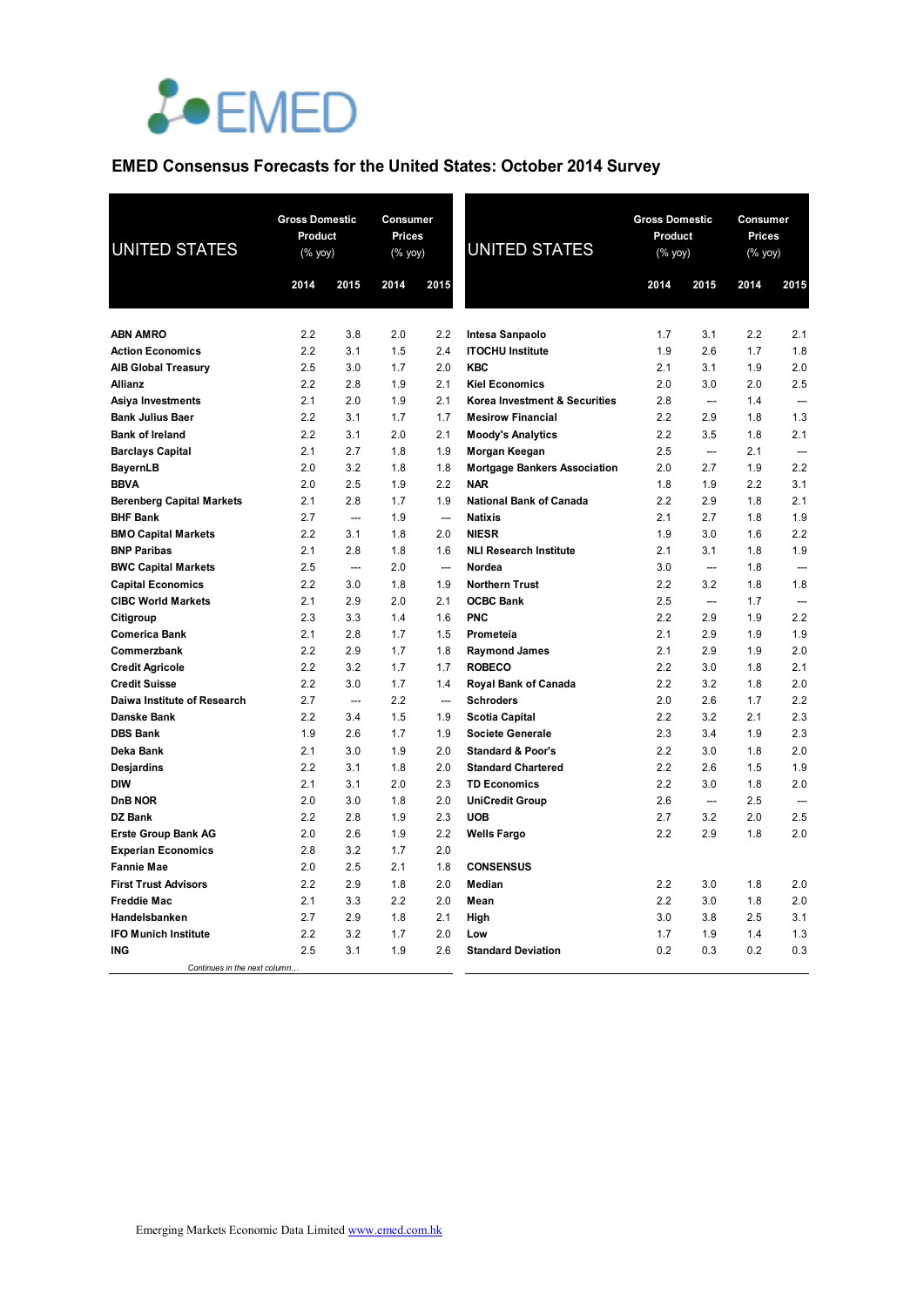

# **EMED Consensus Forecasts for the Euro Area: October 2014 Survey**

| <b>EURO AREA</b>                 | <b>Gross Domestic</b><br>Product<br>$(% \mathsf{Y}^{\prime }\mathsf{Y}^{\prime }\mathsf{Y}^{\prime })$ |                       | Consumer<br><b>Prices</b><br>$(\%$ yoy) |                       | <b>EURO AREA</b>              | <b>Gross Domestic</b><br>Product<br>$(% \mathsf{Yy}$ |                | Consumer<br><b>Prices</b><br>$(% \mathsf{Y}\rightarrow \mathsf{Y})$ |                |
|----------------------------------|--------------------------------------------------------------------------------------------------------|-----------------------|-----------------------------------------|-----------------------|-------------------------------|------------------------------------------------------|----------------|---------------------------------------------------------------------|----------------|
|                                  | 2014                                                                                                   | 2015                  | 2014                                    | 2015                  |                               | 2014                                                 | 2015           | 2014                                                                | 2015           |
|                                  |                                                                                                        |                       |                                         |                       |                               |                                                      |                |                                                                     |                |
| <b>ABN AMRO</b>                  | 0.9                                                                                                    | 1.7                   | 0.5                                     | 1.0                   | <b>IFO Munich Institute</b>   | 0.8                                                  | 1.1            | 0.5                                                                 | 0.7            |
| <b>Action Economics</b>          | 1.2                                                                                                    | 1.6                   | 0.9                                     | 1.3                   | <b>ING</b>                    | 1.0                                                  | 1.4            | 0.9                                                                 | 1.4            |
| <b>AIB Global Treasury</b>       | 1.1                                                                                                    | 1.5                   | 0.9                                     | 1.3                   | Intesa Sanpaolo               | 1.1                                                  | 1.4            | 0.6                                                                 | 1.1            |
| <b>Allianz</b>                   | 0.8                                                                                                    | 1.2                   | 0.6                                     | 1.2                   | <b>KBC</b>                    | 0.9                                                  | 1.7            | 0.6                                                                 | 1.2            |
| Asiya Investments                | 0.6                                                                                                    | 1.0                   | 0.4                                     | 1.1                   | <b>Kiel Economics</b>         | 0.7                                                  | 1.3            | 0.6                                                                 | 1.1            |
| <b>Bank Julius Baer</b>          | 0.8                                                                                                    | 1.1                   | 0.5                                     | 1.1                   | Korea Investment & Securities | 1.2                                                  | ---            | 0.9                                                                 |                |
| <b>Bank of Ireland</b>           | 0.8                                                                                                    | 1.3                   | 0.6                                     | 0.9                   | <b>Mizuho Securities</b>      | 1.0                                                  | 1.3            | 0.7                                                                 | 0.9            |
| <b>Barclays Capital</b>          | 0.7                                                                                                    | 1.1                   | 0.5                                     | 0.8                   | Monte Dei Paschi Di Siena     | 0.7                                                  | 1.4            | 0.5                                                                 | 1.1            |
| <b>BayernLB</b>                  | 0.7                                                                                                    | 1.0                   | 0.5                                     | 1.0                   | <b>Natixis</b>                | 0.8                                                  | 1.0            | 0.5                                                                 | 0.9            |
| <b>BBVA</b>                      | 1.1                                                                                                    | 1.9                   | 0.6                                     | 1.1                   | <b>NIESR</b>                  | 1.0                                                  | 1.8            | 0.7                                                                 | 1.0            |
| <b>Berenberg Capital Markets</b> | 0.7                                                                                                    | 1.0                   | 0.5                                     | 0.7                   | <b>NLI Research Institute</b> | 0.7                                                  | 1.2            | 0.6                                                                 | 1.0            |
| <b>BHF Bank</b>                  | 1.0                                                                                                    | ---                   | 1.8                                     | ---                   | Nordea                        | 1.0                                                  | ---            | 1.0                                                                 | ---            |
| <b>BMO Capital Markets</b>       | 0.8                                                                                                    | 1.2                   | 0.5                                     | 0.9                   | <b>OCBC Bank</b>              | 1.1                                                  | $\overline{a}$ | 0.6                                                                 |                |
| <b>BNP Paribas</b>               | 0.7                                                                                                    | 0.9                   | 0.5                                     | 0.9                   | Prometeia                     | 0.7                                                  | 1.0            | 0.5                                                                 | 1.1            |
| <b>BWC Capital Markets</b>       | 0.8                                                                                                    | $\overline{a}$        | 1.7                                     | $\sim$                | <b>ROBECO</b>                 | 1.1                                                  | 1.5            | 0.7                                                                 | 1.2            |
| <b>Capital Economics</b>         | 0.7                                                                                                    | 1.0                   | 0.5                                     | 0.5                   | Royal Bank of Canada          | 0.8                                                  | 1.1            | 0.5                                                                 | 0.8            |
| <b>CIBC World Markets</b>        | 0.8                                                                                                    | 1.6                   | 2.2                                     | $\overline{a}$        | <b>Schroders</b>              | 0.8                                                  | 1.2            | 0.7                                                                 | 1.1            |
| Citigroup                        | 0.8                                                                                                    | 1.4                   | 0.6                                     | 1.1                   | <b>Scotia Capital</b>         | 0.8                                                  | 1.4            | 0.6                                                                 | 1.1            |
| Commerzbank                      | 0.7                                                                                                    | 0.8                   | 0.6                                     | 1.0                   | <b>Societe Generale</b>       | 0.8                                                  | 1.0            | 0.6                                                                 | 1.1            |
| <b>Credit Agricole</b>           | 0.8                                                                                                    | 1.3                   | 0.5                                     | 1.0                   | <b>Standard &amp; Poor's</b>  | 1.0                                                  | 1.4            | 0.9                                                                 | 1.1            |
| <b>Credit Suisse</b>             | 0.8                                                                                                    | 1.6                   | 0.6                                     | 1.0                   | <b>Standard Chartered</b>     | 0.7                                                  | 1.5            | 0.5                                                                 | 0.9            |
| <b>Danske Bank</b>               | 1.0                                                                                                    | 1.8                   | 0.6                                     | 1.0                   | <b>TD Economics</b>           | 0.8                                                  | 1.5            | 0.5                                                                 | 1.1            |
| <b>DBS Bank</b>                  | 0.6                                                                                                    | 0.9                   | 0.5                                     | 0.8                   | <b>UniCredit Group</b>        | 1.2                                                  | ---            | 1.8                                                                 | $\overline{a}$ |
| Deka Bank                        | 0.9                                                                                                    | 1.4                   | 0.6                                     | 1.0                   | <b>UOB</b>                    | 0.9                                                  | 1.4            | 0.6                                                                 | 1.2            |
| <b>DIW</b>                       | 0.7                                                                                                    | 1.1                   | 0.6                                     | 1.0                   | <b>Wells Fargo</b>            | 0.8                                                  | 1.3            | 0.5                                                                 | 0.9            |
| DnB NOR                          | 0.7                                                                                                    | 1.1                   | 0.7                                     | 0.9                   |                               |                                                      |                |                                                                     |                |
| <b>DZ Bank</b>                   | 0.7                                                                                                    | 1.0                   | 0.6                                     | 1.3                   | <b>CONSENSUS</b>              |                                                      |                |                                                                     |                |
| <b>Erste Group Bank AG</b>       | 0.6                                                                                                    | 1.0                   | 0.4                                     | 0.8                   | Median                        | 0.8                                                  | 1.3            | 0.6                                                                 | 1.0            |
| ETLA                             | 0.9                                                                                                    | 1.3                   | 0.3                                     | 0.9                   | Mean                          | 0.9<br>1.5                                           | 1.3            | 0.7<br>2.2                                                          | 1.0<br>1.7     |
| <b>EUROFER</b><br>Freddie Mac    | 1.3<br>1.5                                                                                             | 1.8<br>$\overline{a}$ | 1.3<br>1.9                              | 1.6<br>$\overline{a}$ | High<br>Low                   | 0.6                                                  | 1.9<br>0.8     | 0.3                                                                 | 0.5            |
| Handelsbanken                    | 1.0                                                                                                    | 1.1                   | 1.6                                     | 1.7                   | <b>Standard Deviation</b>     | 0.2                                                  | 0.3            | 0.4                                                                 | 0.2            |
| Continues in the next column     |                                                                                                        |                       |                                         |                       |                               |                                                      |                |                                                                     |                |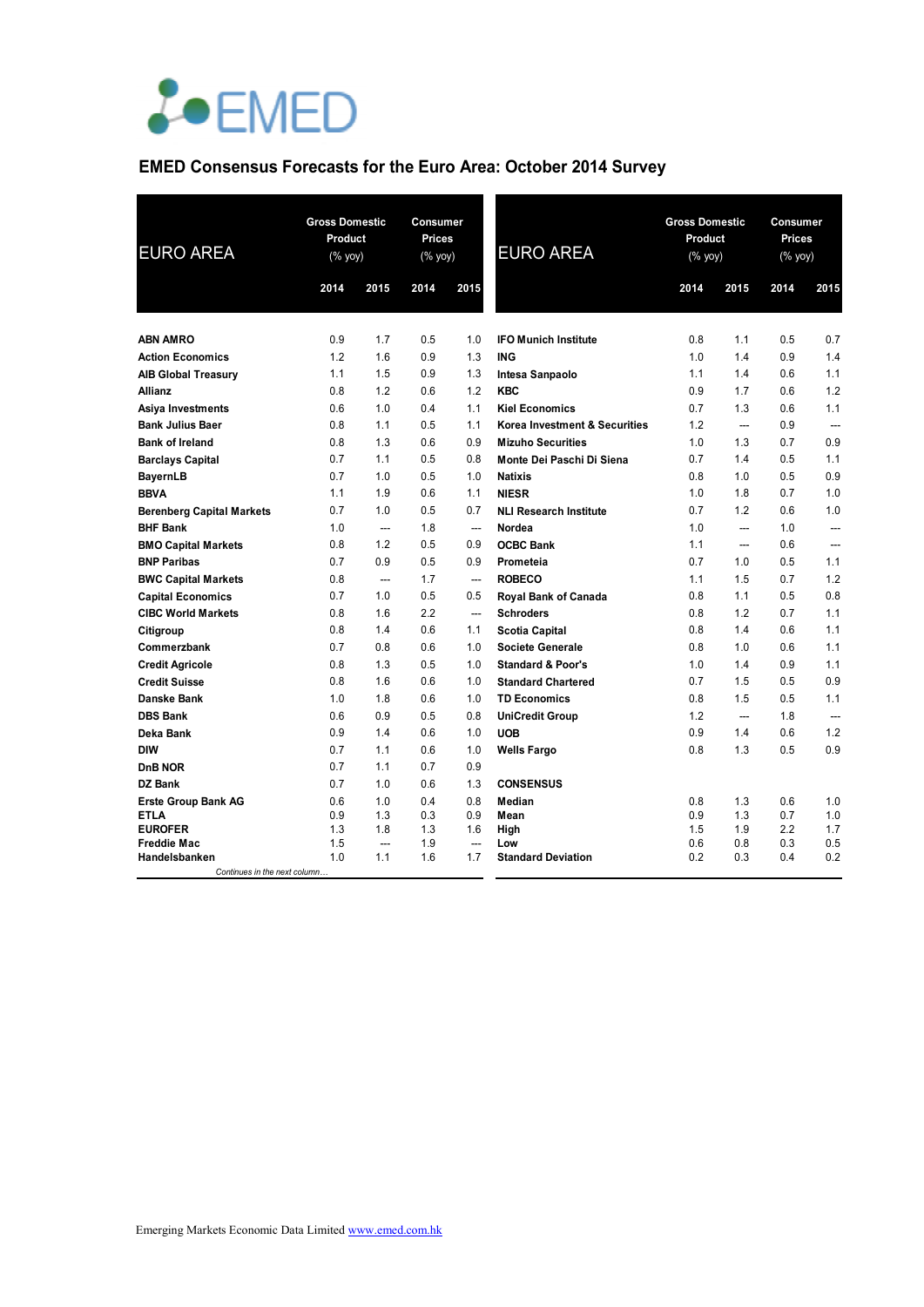

# **EMED Consensus Forecasts for Japan: October 2014 Survey**

| <b>JAPAN</b>                                                |      | <b>Gross Domestic</b><br>Product<br>(% yoy) |      | Consumer<br><b>Prices</b><br>$(% \mathsf{Y}\rightarrow \mathsf{Y})$ | <b>JAPAN</b>                  | <b>Gross Domestic</b><br>Product<br>(% yoy) |                          | <b>Consumer</b><br>Prices<br>$(%$ (% yoy) |                |
|-------------------------------------------------------------|------|---------------------------------------------|------|---------------------------------------------------------------------|-------------------------------|---------------------------------------------|--------------------------|-------------------------------------------|----------------|
|                                                             | 2014 | 2015                                        | 2014 | 2015                                                                |                               | 2014                                        | 2015                     | 2014                                      | 2015           |
|                                                             |      |                                             |      |                                                                     |                               |                                             |                          |                                           |                |
| <b>ABN AMRO</b>                                             | 1.5  | 1.4                                         | 2.5  | 1.7                                                                 | <b>ING</b>                    | 1.9                                         | 0.9                      | 2.7                                       | 1.7            |
| <b>Action Economics</b>                                     | 1.7  | 1.3                                         | 2.6  | 1.7                                                                 | Intesa Sanpaolo               | 1.3                                         | 1.3                      | 2.6                                       | 1.5            |
| <b>AIB Global Treasury</b>                                  | 1.5  | 1.5                                         | 2.2  | 1.7                                                                 | <b>ITOCHU Institute</b>       | 1.2                                         | 1.2                      | 2.9                                       | 2.0            |
| Allianz                                                     | 1.0  | 1.2                                         | 2.8  | 1.9                                                                 | <b>JCER</b>                   | 0.5                                         | 1.3                      | 3.0                                       | 1.3            |
| Asiya Investments                                           | 1.0  | 0.9                                         | 2.7  | 1.7                                                                 | <b>KBC</b>                    | 1.1                                         | 1.2                      | 2.8                                       | 1.8            |
| <b>Bank Julius Baer</b>                                     | 0.9  | 1.1                                         | 2.8  | 2.3                                                                 | <b>Kiel Economics</b>         | 1.3                                         | 1.1                      | 2.3                                       | 1.5            |
| Bank of Tokyo-Mitsubishi UFJ                                | 0.8  | 1.5                                         | 3.1  | 1.9                                                                 | Korea Investment & Securities | 1.4                                         | ---                      | 2.8                                       | $\overline{a}$ |
| <b>Barclays Capital</b>                                     | 0.9  | 1.2                                         | 2.7  | 2.3                                                                 | <b>Mizuho Securities</b>      | 1.1                                         | 1.5                      | 3.1                                       | 1.6            |
| <b>BayernLB</b>                                             | 1.0  | 1.2                                         | 2.9  | 2.0                                                                 | <b>Moody's Analytics</b>      | 1.0                                         | 1.5                      | 2.7                                       | 1.9            |
| <b>BBVA</b>                                                 | 1.1  | 1.3                                         | 2.2  | 1.5                                                                 | <b>Natixis</b>                | 0.9                                         | 1.1                      | 2.9                                       | 2.0            |
| <b>Berenberg Capital Markets</b>                            | 1.0  | 1.2                                         | 2.9  | 1.7                                                                 | <b>NIESR</b>                  | 1.4                                         | 0.6                      | 2.1                                       | 1.6            |
| <b>BHF Bank</b>                                             | 2.1  | ---                                         | 0.8  | $\overline{\phantom{a}}$                                            | <b>NLI Research Institute</b> | 1.1                                         | 1.0                      | 2.8                                       | 1.7            |
| <b>BMO Capital Markets</b>                                  | 0.5  | 0.8                                         | 2.8  | 1.8                                                                 | Nordea                        | 1.4                                         | $\overline{\phantom{a}}$ | 2.3                                       | $\overline{a}$ |
| <b>BNP Paribas</b>                                          | 0.8  | 0.5                                         | 2.8  | 2.0                                                                 | <b>OCBC Bank</b>              | 1.4                                         | $\overline{a}$           | 2.8                                       | $\overline{a}$ |
| <b>BWC Capital Markets</b>                                  | 1.6  | $\overline{\phantom{a}}$                    | 1.7  | $\overline{a}$                                                      | Prometeia                     | 0.9                                         | 1.7                      | 2.8                                       | 2.2            |
| <b>Capital Economics</b>                                    | 0.9  | 0.5                                         | 2.7  | 1.6                                                                 | <b>ROBECO</b>                 | 1.5                                         | 1.2                      | 2.7                                       | 2.1            |
| <b>CIBC World Markets</b>                                   | 2.0  | $\overline{\phantom{a}}$                    | 1.2  | $\overline{\phantom{a}}$                                            | <b>Royal Bank of Scotland</b> | 1.1                                         | 1.3                      | 2.7                                       | 2.2            |
| Citigroup                                                   | 0.9  | 0.6                                         | 2.8  | 1.7                                                                 | <b>Schroders</b>              | 0.8                                         | 0.9                      | 2.7                                       | 1.5            |
| Commerzbank                                                 | 1.0  | 1.3                                         | 2.8  | 1.5                                                                 | <b>Scotia Capital</b>         | 1.6                                         | 1.2                      | 2.5                                       | 1.9            |
| <b>Credit Agricole</b>                                      | 1.1  | 1.1                                         | 2.8  | 1.9                                                                 | <b>Societe Generale</b>       | 1.1                                         | 1.8                      | 2.6                                       | 2.0            |
| <b>Credit Suisse</b>                                        | 0.9  | 0.6                                         | 2.6  | 1.3                                                                 | <b>Standard &amp; Poor's</b>  | 1.3                                         | 1.2                      | 2.4                                       | 1.8            |
| Daiwa Institute of Research                                 | 0.7  | 1.5                                         | 3.3  | 1.9                                                                 | <b>Standard Chartered</b>     | 1.0                                         | 1.2                      | 2.8                                       | 1.6            |
| <b>Danske Bank</b>                                          | 1.1  | 0.6                                         | 2.7  | 2.1                                                                 | <b>TD Economics</b>           | 0.9                                         | 1.1                      | 2.8                                       | 1.7            |
| <b>DBS Bank</b>                                             | 1.2  | 1.0                                         | 2.9  | 1.5                                                                 | <b>UOB</b>                    | 1.5                                         | 2.0                      | 3.0                                       | 2.0            |
| Deka Bank                                                   | 0.9  | 1.0                                         | 3.0  | 2.1                                                                 | <b>Wells Fargo</b>            | 1.2                                         | 1.4                      | 2.9                                       | 1.8            |
| <b>DIW</b>                                                  | 0.8  | 1.4                                         | 2.7  | 0.9                                                                 |                               |                                             |                          |                                           |                |
| <b>DnB NOR</b>                                              | 0.9  | 1.0                                         | 2.8  | 1.6                                                                 | <b>CONSENSUS</b>              |                                             |                          |                                           |                |
| <b>DZ Bank</b>                                              | 1.0  | 1.2                                         | 2.8  | 2.2                                                                 | Median                        | 1.1                                         | 1.2                      | 2.8                                       | 1.8            |
| <b>Erste Group Bank AG</b>                                  | 1.6  | 1.1                                         | 2.8  | 1.7                                                                 | Mean                          | 1.1                                         | 1.2                      | 2.6                                       | 1.8            |
| <b>Experian Economics</b>                                   | 1.4  | 1.3                                         | 2.4  | 1.6                                                                 | High                          | 2.1                                         | 2.0                      | 3.3                                       | 2.3            |
| <b>Freddie Mac</b>                                          | 0.7  | $\overline{\phantom{a}}$                    | 0.2  | $\overline{\phantom{a}}$                                            | Low                           | 0.5                                         | 0.5                      | 0.2                                       | 0.9            |
| <b>IFO Munich Institute</b><br>Continues in the next column | 1.0  | 1.1                                         | 2.8  | 1.8                                                                 | <b>Standard Deviation</b>     | 0.3                                         | 0.3                      | 0.5                                       | 0.3            |
|                                                             |      |                                             |      |                                                                     |                               |                                             |                          |                                           |                |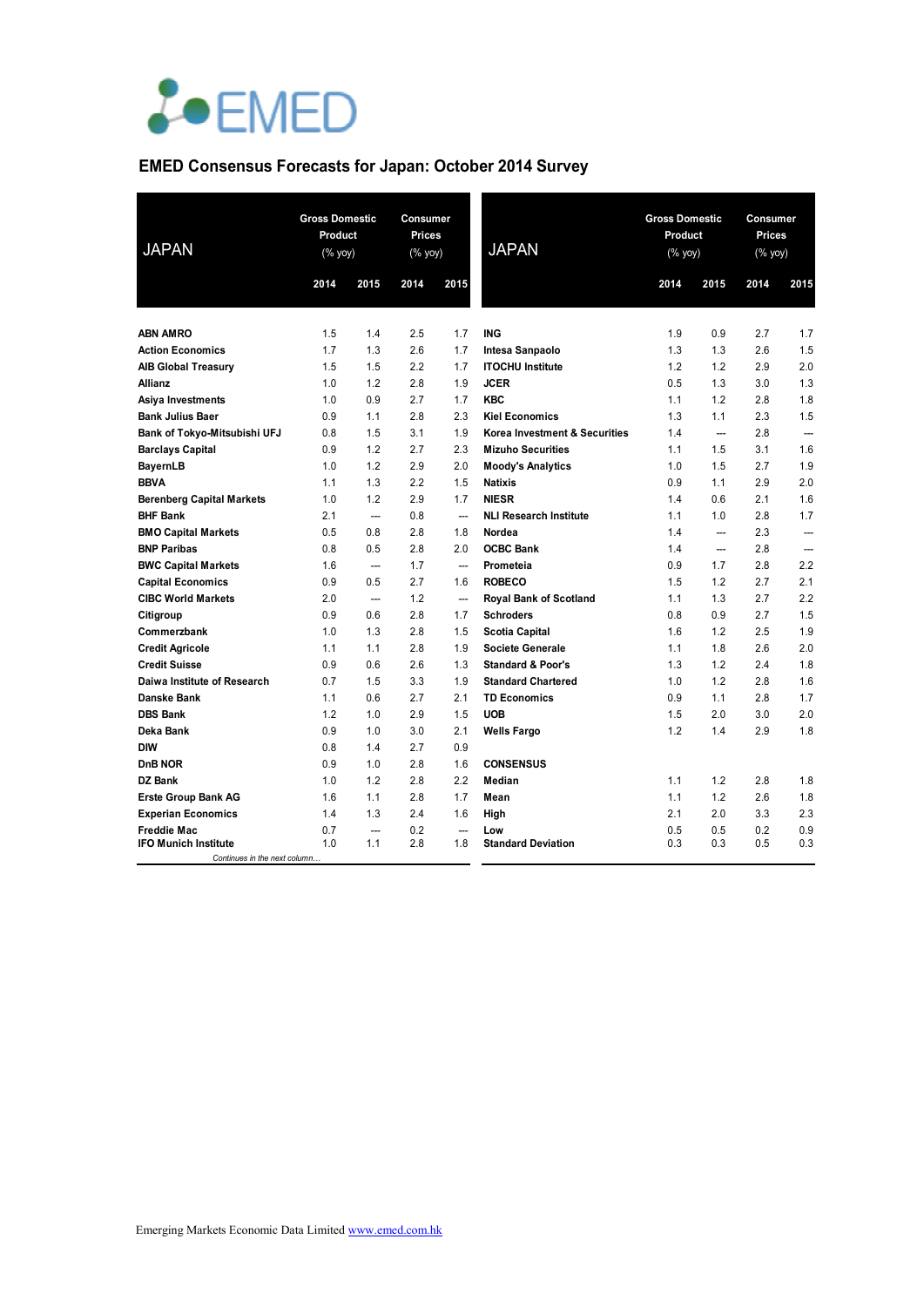

# **EMED Consensus Forecasts for China: October 2014 Survey**

| <b>CHINA</b>                     |      | <b>Gross Domestic</b><br>Product<br>(% yoy) |      | Consumer<br>Prices<br>(% yoy) | <b>CHINA</b>                  | <b>Gross Domestic</b><br>Product<br>(% yoy) |                          | Consumer<br>Prices<br>(% yoy) |                          |
|----------------------------------|------|---------------------------------------------|------|-------------------------------|-------------------------------|---------------------------------------------|--------------------------|-------------------------------|--------------------------|
|                                  | 2014 | 2015                                        | 2014 | 2015                          |                               | 2014                                        | 2015                     | 2014                          | 2015                     |
| <b>ABN AMRO</b>                  | 7.5  | 7.0                                         | 2.4  | 2.8                           | <b>ING</b>                    | 7.4                                         | 7.1                      | 2.3                           | 2.3                      |
| <b>Action Economics</b>          | 7.3  | 7.4                                         | 3.0  | 3.1                           | Intesa Sanpaolo               | 7.3                                         | 7.1                      | 2.3                           | 2.6                      |
| Allianz                          | 7.4  | 7.0                                         | 2.5  | 2.7                           | <b>JP Morgan</b>              | 7.2                                         | $\overline{a}$           | 2.2                           | $\overline{a}$           |
| <b>ANZ</b>                       | 8.1  | $\overline{\phantom{a}}$                    | 4.0  | $\overline{\phantom{a}}$      | <b>KBC</b>                    | 7.5                                         | 7.0                      | 2.3                           | 3.0                      |
| Asiya Investments                | 7.3  | 7.0                                         | 2.6  | 2.7                           | <b>Kiel Economics</b>         | 7.3                                         | 7.0                      | 2.3                           | 2.8                      |
| <b>Bank Julius Baer</b>          | 7.3  | 6.9                                         | 2.4  | 2.5                           | Korea Investment & Securities | 7.5                                         | $\overline{a}$           | 3.0                           | $\overline{\phantom{a}}$ |
| <b>Bank of East Asia</b>         | 7.4  | 7.3                                         | 2.3  | 3.0                           | <b>Moody's Analytics</b>      | 7.4                                         | 7.4                      | 2.4                           | 3.3                      |
| <b>Barclays Capital</b>          | 7.2  | 6.9                                         | 2.3  | 2.8                           | <b>Natixis</b>                | 7.3                                         | 7.0                      | 2.3                           | 2.8                      |
| <b>BayernLB</b>                  | 7.5  | 7.0                                         | 2.4  | 2.9                           | <b>NIESR</b>                  | 7.4                                         | 7.2                      | 2.3                           | 2.9                      |
| <b>BBVA</b>                      | 7.2  | 7.0                                         | 2.6  | 3.3                           | <b>NLI Research Institute</b> | 7.4                                         | 7.2                      | 2.3                           | 3.1                      |
| <b>Berenberg Capital Markets</b> | 7.4  | 7.2                                         | 2.2  | 2.7                           | Nordea                        | 7.4                                         | $\overline{a}$           | 3.5                           | $\overline{\phantom{a}}$ |
| <b>BMO Capital Markets</b>       | 7.4  | 7.3                                         | 2.3  | 2.9                           | <b>OCBC Bank</b>              | 7.3                                         | ---                      | 2.1                           | ---                      |
| <b>BNP Paribas</b>               | 7.3  | 6.8                                         | 2.2  | 2.4                           | <b>Renaissance Capital</b>    | 7.0                                         | ---                      | 2.5                           |                          |
| <b>BWC Capital Markets</b>       | 7.2  | $\overline{\phantom{a}}$                    | 3.3  | $\overline{\phantom{a}}$      | <b>ROBECO</b>                 | 7.4                                         | 7.2                      | 2.5                           | 3.0                      |
| <b>Capital Economics</b>         | 7.3  | 7.0                                         | 2.5  | 3.0                           | <b>Royal Bank of Scotland</b> | 7.2                                         | 7.3                      | 2.1                           | 3.0                      |
| CICC                             | 7.3  | 7.0                                         | 2.5  | 2.6                           | <b>Schroders</b>              | 7.3                                         | 6.8                      | 2.3                           | 3.0                      |
| Citigroup                        | 7.3  | 6.9                                         | 2.3  | 2.6                           | <b>Scotia Capital</b>         | 7.4                                         | 7.2                      | 2.5                           | 3.0                      |
| Commerzbank                      | 7.3  | 6.5                                         | 2.3  | 2.5                           | <b>Societe Generale</b>       | 7.2                                         | 6.8                      | 2.1                           | 2.3                      |
| <b>Credit Agricole</b>           | 7.4  | 7.0                                         | 2.3  | 3.5                           | <b>Standard &amp; Poor's</b>  | 7.4                                         | 7.2                      | 3.0                           | 3.0                      |
| <b>Credit Suisse</b>             | 7.3  | 7.8                                         | 2.5  | 3.5                           | <b>Standard Chartered</b>     | 7.4                                         | 7.0                      | 2.3                           | 3.0                      |
| Daiwa Institute of Research      | 7.2  | 6.9                                         | 2.5  | 2.3                           | <b>UniCredit Group</b>        | 8.0                                         | $\overline{\phantom{a}}$ | 3.5                           | $\overline{\phantom{a}}$ |
| Danske Bank                      | 7.5  | 7.3                                         | 2.6  | 3.1                           | <b>UOB</b>                    | 7.4                                         | 7.5                      | 2.6                           | 3.0                      |
| <b>DBS Bank</b>                  | 7.5  | 7.5                                         | 2.7  | 3.2                           | <b>Wells Fargo</b>            | 7.3                                         | 6.8                      | 2.1                           | 2.4                      |
| Deka Bank                        | 7.4  | 7.4                                         | 2.3  | 2.7                           |                               |                                             |                          |                               |                          |
| <b>DIW</b>                       | 7.2  | 7.1                                         | 3.1  | 2.8                           |                               |                                             |                          |                               |                          |
| <b>DnB NOR</b>                   | 7.5  | 7.0                                         | 3.0  | 3.0                           |                               |                                             |                          |                               |                          |
| <b>DZ Bank</b>                   | 7.3  | 7.2                                         | 2.2  | 2.8                           | <b>CONSENSUS</b>              |                                             |                          |                               |                          |
| <b>Erste Group Bank AG</b>       | 7.4  | 7.1                                         | 3.0  | 3.0                           | Median                        | 7.4                                         | 7.1                      | 2.4                           | 2.9                      |
| <b>Experian Economics</b>        | 7.5  | 7.5                                         | 3.1  | 3.3                           | Mean                          | 7.4                                         | 7.1                      | 2.6                           | 2.9                      |
| <b>Freddie Mac</b>               | 7.8  | $\overline{\phantom{a}}$                    | 4.2  | ---                           | High                          | 8.1                                         | 7.8                      | 4.2                           | 3.5                      |
| Handelsbanken                    | 7.3  | 7.0                                         | 3.2  | $\overline{a}$                | Low                           | 7.0                                         | 6.5                      | 2.1                           | 2.3                      |
| <b>ICBC</b> International        | 7.4  | 7.3                                         | 2.5  | 3.1                           | <b>Standard Deviation</b>     | 0.2                                         | 0.2                      | 0.5                           | 0.3                      |
| Continues in the next column     |      |                                             |      |                               |                               |                                             |                          |                               |                          |